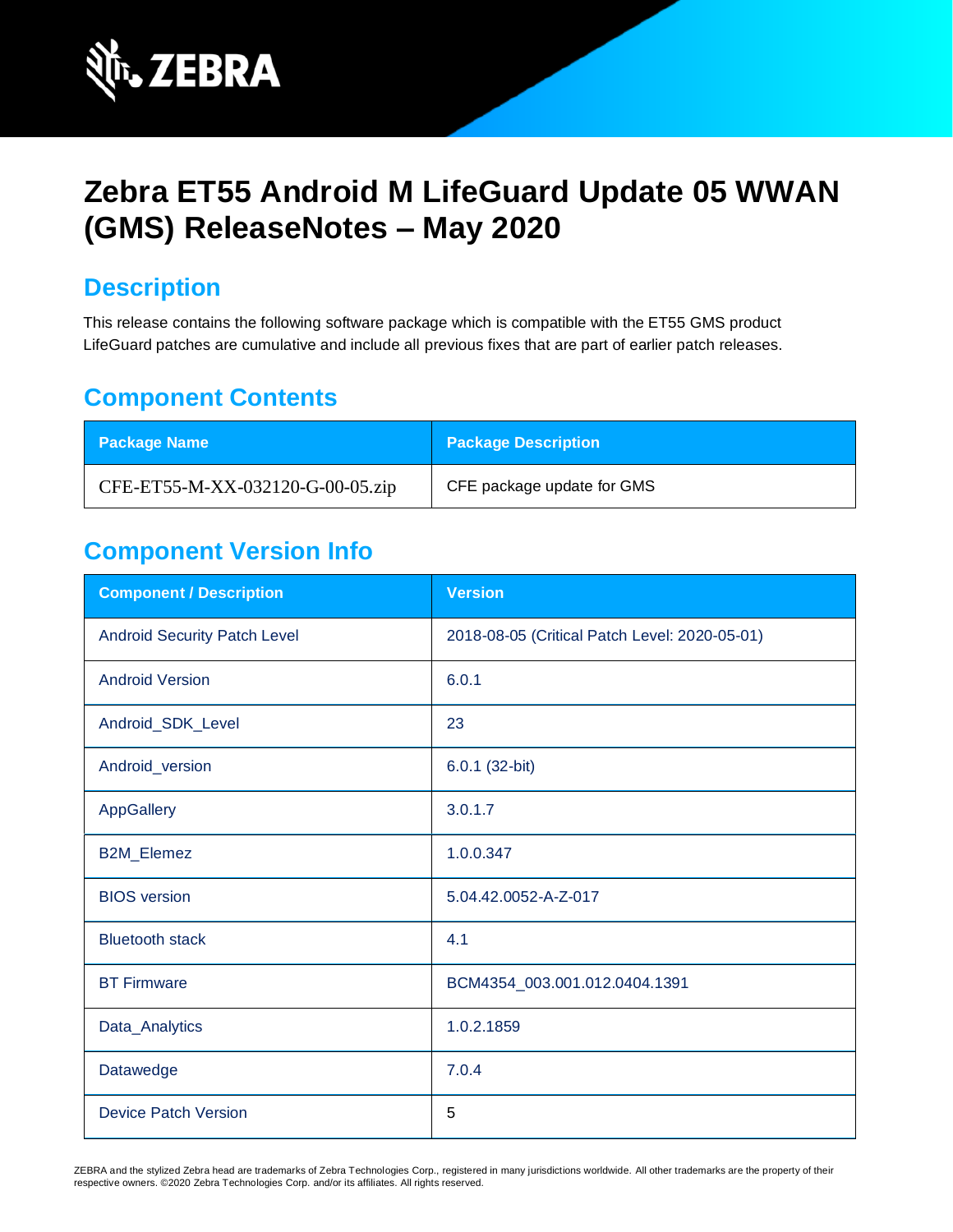

| <b>DWDemo</b>                                                    | 2.0.13                   |
|------------------------------------------------------------------|--------------------------|
| <b>EMDK</b>                                                      | 7.0.0.2000               |
| Enterprise Keyboard Manager ("added as a<br>system application") | 1.9.0.9                  |
| <b>File Browser</b>                                              | 1.19.1.5                 |
| License Manager                                                  | 3.1.1                    |
| Linux_kernel                                                     | 3.14.55 (64-bit)         |
| <b>MXMF</b>                                                      | 8.2.4.8                  |
| <b>NFC</b>                                                       | 8.1.24                   |
| <b>OSX</b>                                                       | <b>INTL.60.6.6.4</b>     |
| <b>Product Build Number</b>                                      | 03-21-20.00-MG-U05-STD   |
| <b>RD Client</b>                                                 | 1.01.03                  |
| RxLogger                                                         | 4.61.0.0                 |
| <b>Scanner Firmware</b>                                          | PAABLC44-001-R01         |
| Scanning_Framework                                               | 19.53.37.0               |
| <b>SOTI</b>                                                      | 13.3.0. Build 1059       |
| <b>StageNow</b>                                                  | 3.1.1.1019               |
| <b>Touch</b>                                                     | 2.2.AA                   |
| <b>TXE FW</b>                                                    | 1.2.1.1153               |
| <b>UPLMC FW version</b>                                          | UPLMC_0065_08            |
| Wi-Fi                                                            | FUSION_BA_3_10.0.5.014_M |
| WebView                                                          | 84.0.4117.0              |

### **1. CFE v5 Updates:**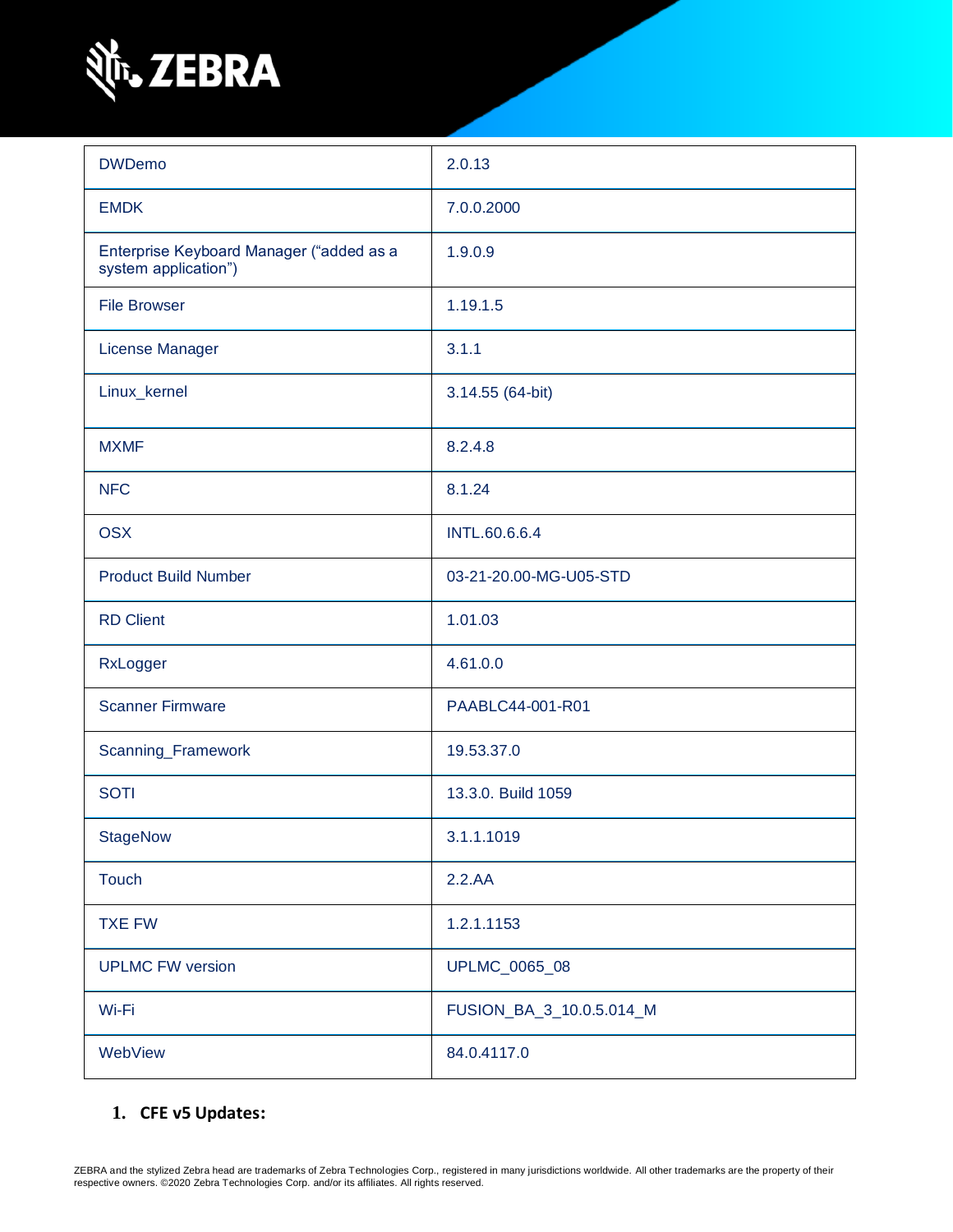

### CFE-ET55-M-XX-032120-G-00-05.zip (GMS)

• Android Security Patch Level: 2018-08-05 (Critical Patch Level: 2020-05-01)

Use the below link to see the Android Security bulletin for more information: <https://source.android.com/security/bulletin/>

- SPR Fixes
	- o SPR38483 Resolved an issue where Bluetooth slowness seen with printer operation.
	- $\circ$  SPR37841 Cypress fixed the issue with power save which made the device not to receive the buffered packets.
	- o SPR38958 Resolved an issue where VPN and ethernet connection was not using Domain name.
	- o SPR37982 Resolved an issue wherein incorrect power consumption was reported against Bluetooth module
	- $\circ$  SPR37434 Resolved an issue wherein High CPU utilization is observed when StageNow is used to configure Fusion Advance logs.
	- o Updated the firmware for fixing Kr00k vulnerability issue seen with Broadcom Wi-Fi chipsets
- Updated components:
	- o WebView 84.0.4117.0
	- o FUSION\_BA\_3\_10.0.5.014\_M

#### **2. CFE v4 Updates:**

CFE-ET55-M-XX-032120-G-00-04.zip (GMS)

• Android Security Patch Level: 2018-08-05 (Critical Patch Level: 2019-06-01)

Use the below link to see the Android Security bulletin for more information: <https://source.android.com/security/bulletin/>

- Updated components:
	- o Webview: 73.0.3683.90
	- o Fusion: FUSION\_BA\_3\_10.0.5.013\_M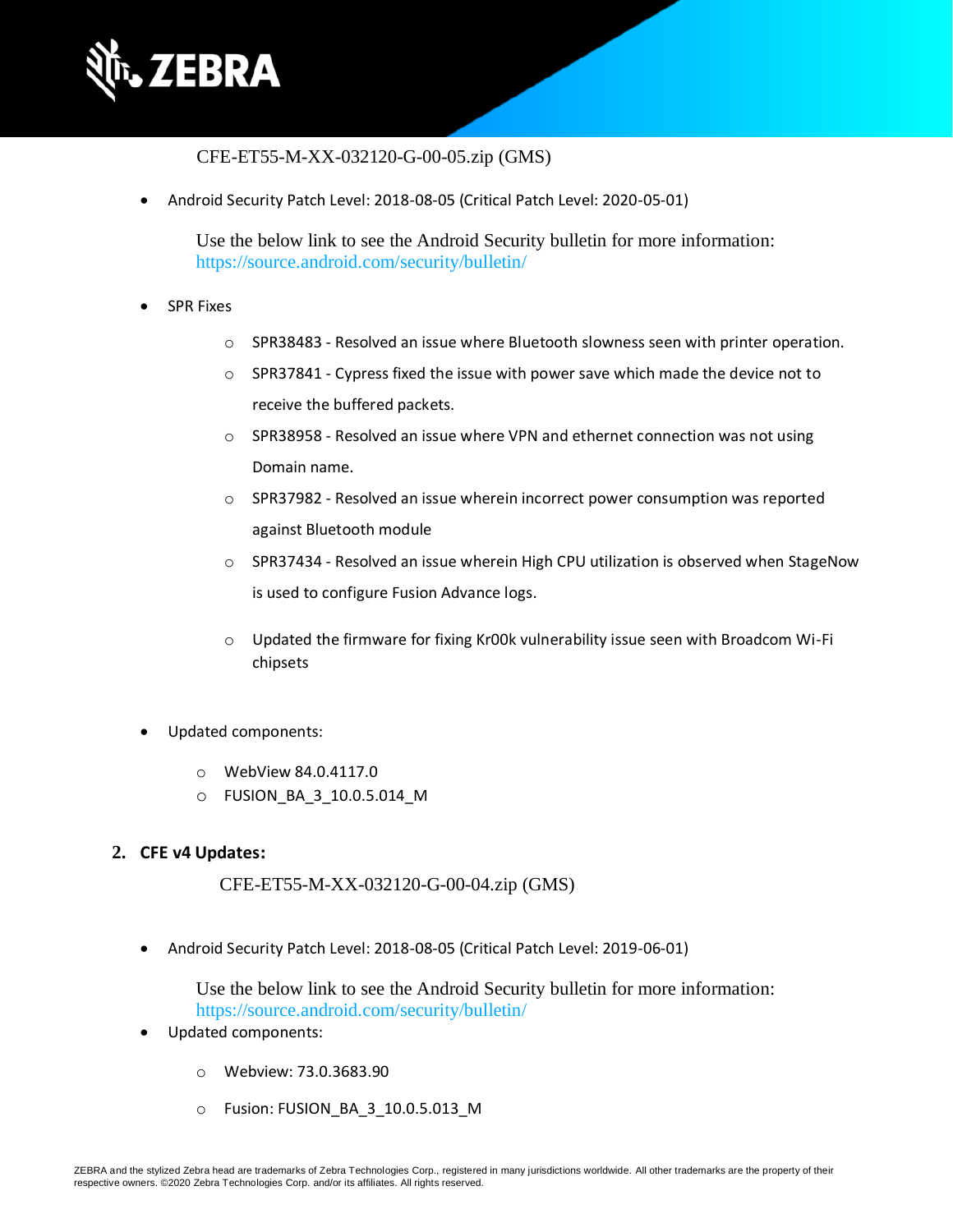

- o BIOS: 5.04.42.0052-A-Z-017
	- Includes Microarchitectural Data Sampling fixes.
- **SPR Fixes** 
	- o SPR-36441 Resolved an issue where unable to write on ATP SD Card.

#### **3. CFE v3 Updates:**

CFE-ET55-M-XX-032120-G-00-03.zip (GMS)

• Android Security Patch Level: 2018-08-05 (Critical Patch Level: 2019-03-01)

Use the below link to see the Android Security bulletin for more information: <https://source.android.com/security/bulletin/>

- Updated below mentioned components:
	- o Mx MF (8.2.4.8)
		- **EXECT** SPR34771 Resolved an issue wherein sync was not proper while checking with access manager for permission with Mx component.
	- o Bluetooth
		- SPR35735 Resolved an issue where more than 7 HID devices were not connecting.
	- o SPR36162 Added Support for Dex
	- o Zebra License Manager (3.1.1) has been included.
	- o Data Analytics changes:
		- DataAnalytics has been renamed to Zebra Data Service.
		- DAInBuiltDCA has been renamed to Zebra Data Service Plugin.
		- SettingsEULA has been renamed to Zebra Data Services.
	- o Cellular Manager (6.0.16)
		- Enhanced the Cellular data toggle UI to confirm the user confirmation on E4755 Modem devices.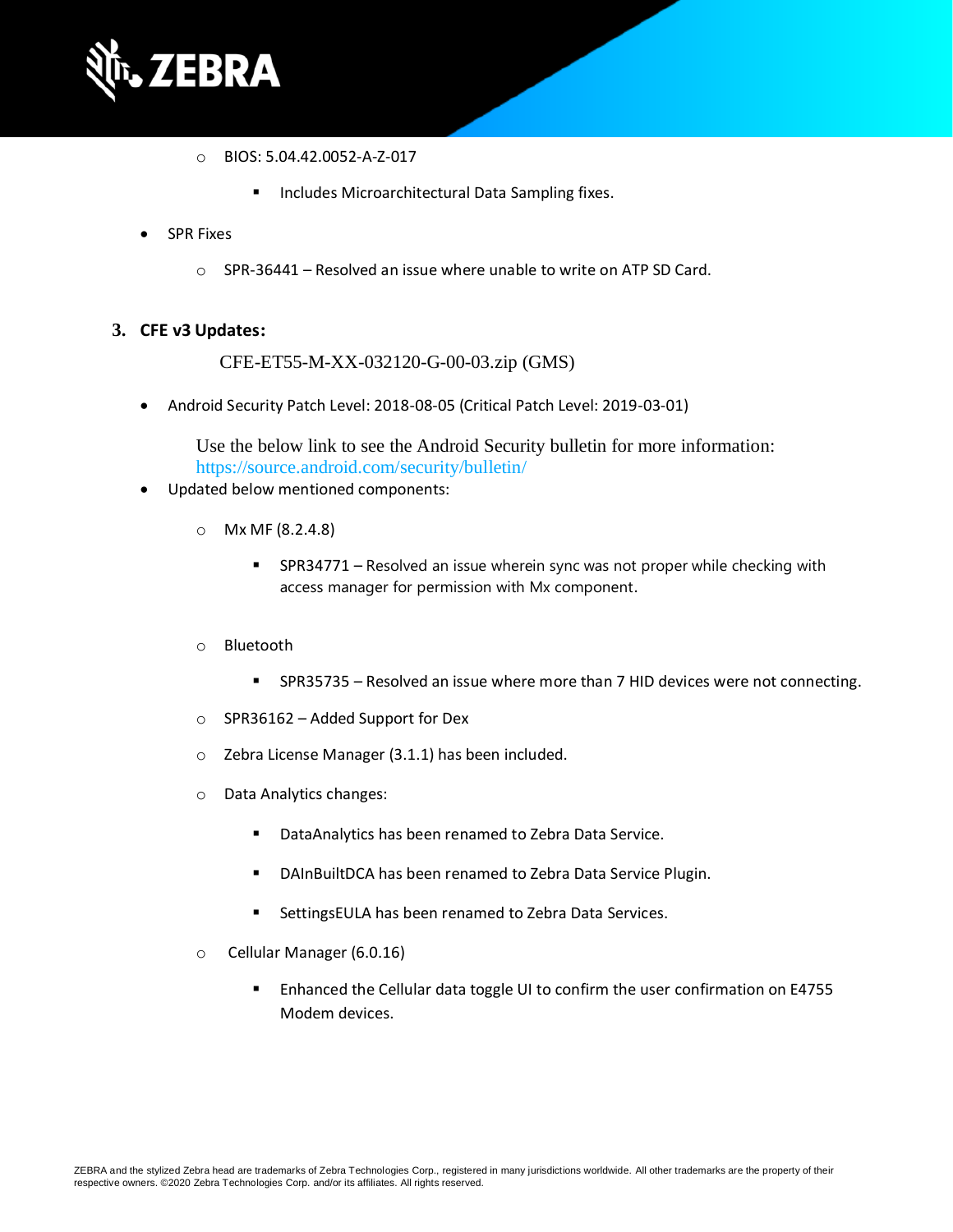

## **Device Compatibility**

This software release has been approved for Android ET55 M GMS models mentioned below.

| Device              | <b>Operating System</b>      |
|---------------------|------------------------------|
| ET55GE-G15E-00A6    | Android 6.0.1                |
| ET55GT-G15E-00A6    | Android 6.0.1                |
| ET55TE-G15E-00A6    | Android 5.1.1, Android 6.0.1 |
| ET55TT-G15E-00A6    | Android 5.1.1, Android 6.0.1 |
| ET55TT-G15E-00IN    | Android 5.1.1, Android 6.0.1 |
| ET55TT-G15E-00A6-EU | Android 5.1.1, Android 6.0.1 |
| ET55TE-G15E-00IN    | Android 5.1.1, Android 6.0.1 |
| ET55TE-G15E-00A6-EU | Android 5.1.1, Android 6.0.1 |
| ET55BE-G15E-00A6    | Android 5.1.1, Android 6.0.1 |
| ET55BE-G15E-00US    | Android 5.1.1, Android 6.0.1 |
| ET55BT-G15E-00A6    | Android 5.1.1, Android 6.0.1 |
| ET55BT-G15E-00US    | Android 5.1.1, Android 6.0.1 |

### **Installation Requirements**

ADB installed on the PC (including adb drivers) USB debugging turned ON (from Developer options) ET55 GMS has at least: Version 03-21-20-MG-0R-M1-U00-STD build

## **Installation Instructions**

BEFORE UPDATING THE OS IMAGE, EXTERNAL POWER MUST BE APPLIED TO THE TERMINAL VIA USB CHARGING CABLE OR CRADLE.

PLEASE ENSURE BATTERY LEVEL IS > 30%

CFE v4 HAS BEEN RELEASED IN THIS POSTING.

CFE v4:

- CFE-ET55-M-XX-032120-G-00-05.zip (GMS)
- 1) If the device has 03-21-20-MG-0R-M1-U00-STD build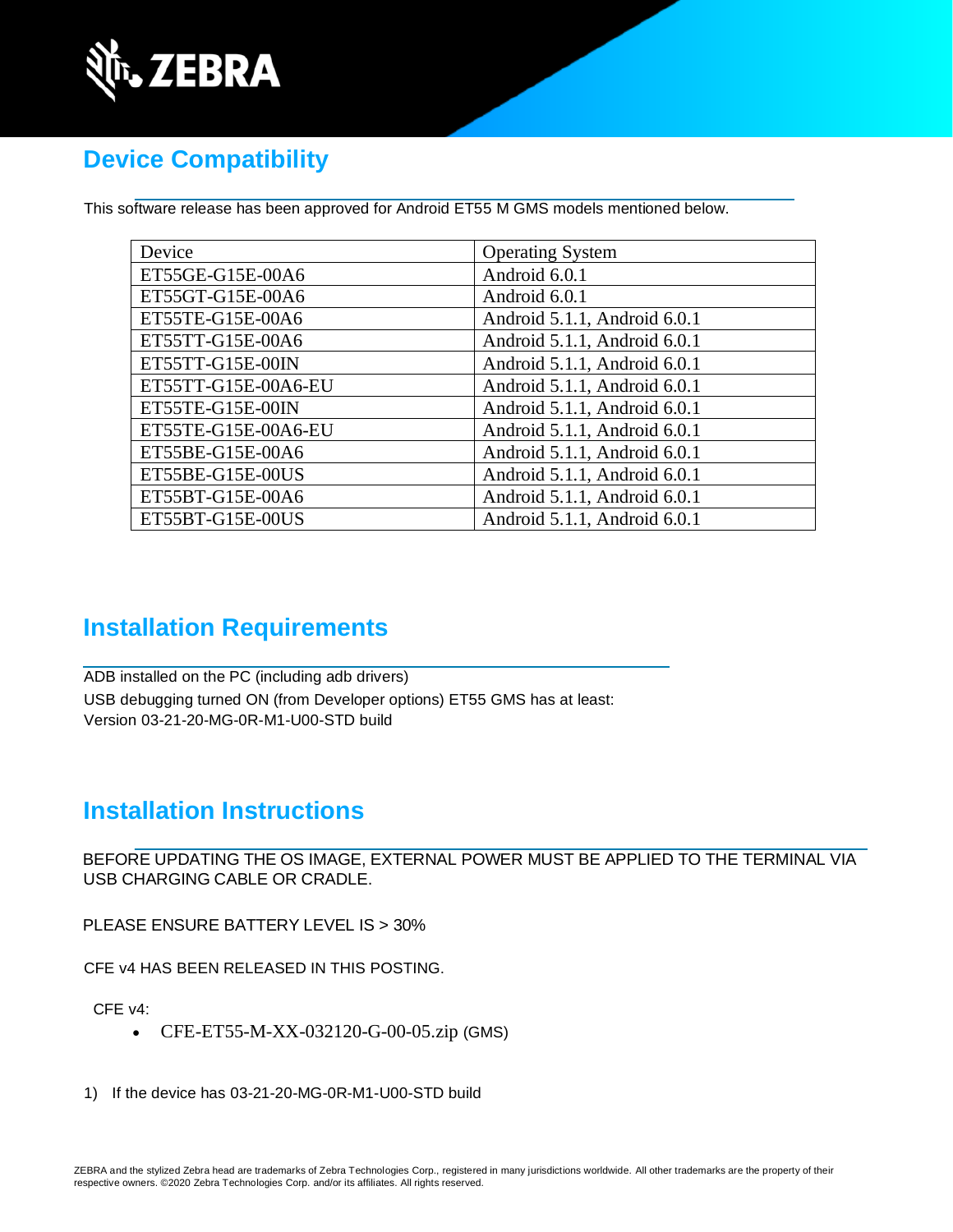

To see what GMS build version is currently on the device, go to "Settings" and scroll down to "About tablet" scroll down to **"**Build Fingerprint" If it shows 03-21-20-MG-0R-M1-U00-STD the device has base build

#### AND

To see what GMS patch version is currently on the device, go to "Settings" and scroll down to "About tablet" Then select "**SW Components** "Scroll down to Device Patch Version:

If "Device Patch Version: 0 "the device has base build, if it shows 1 it has UPDATE 01 installed, if it shows 2 it has UPDATE 02 installed. If is shows 3 then it has updated CFE3 If it shows 4 then it has updated to CFE4.

2) If the device is having AUO display the device cannot be downgraded to the older OS RevA(v01-08- 20)/RevB(v02.14.30)/RevC(v03.21.20 base build) or to the L OS

To find the display type please run the below command in ADB shell "getprop ro.boot.spid".

If the line [ro.boot.spid]: [0000:0000:000a:0007:000a:**0005**] is present then the device is having the AUO 8" display.

Or,

From Settings->About tablet->SW Components->Touch Config ->f1.**0b**.01.01.00.00

Display type is checked from second parameter **0b**, means device is having AUO 8" display.

Software update procedure for ET55:

- 1. For applying the patch, please refer [Zebra\\_ET5x\\_Android\\_Flashing\\_Procedure.pdf](https://www.zebra.com/content/dam/zebra_new_ia/en-us/software/operating-system/ET5X%20Operating%20System/Zebra-ET5x-Android-Flashing-Procedure.pdf)
- 2. There are two ways to Check the Android Patch Level after installing the update package in the device,
	- a. Settings->About tablet-> SW Components->Device Patch Version: 4
	- b. Run "getprop ro.device.patch.version" command in ADB Shell.
- 3. After installing the CFE-ET55-M-XX-032120-G-00-05.zip on the device, the OS build number would be 03-21-20.00-MG-U05-STD.
- 4. Now you are all set to use your ET55.

### IMPORTANT NOTE:

Procedure to update ET5x Android M using the recovery image (ET55\_FP01\_MG\_032120.zip) & CFE-ET55-M-XX-032120-G-00-05.zip using the UPL method**.**